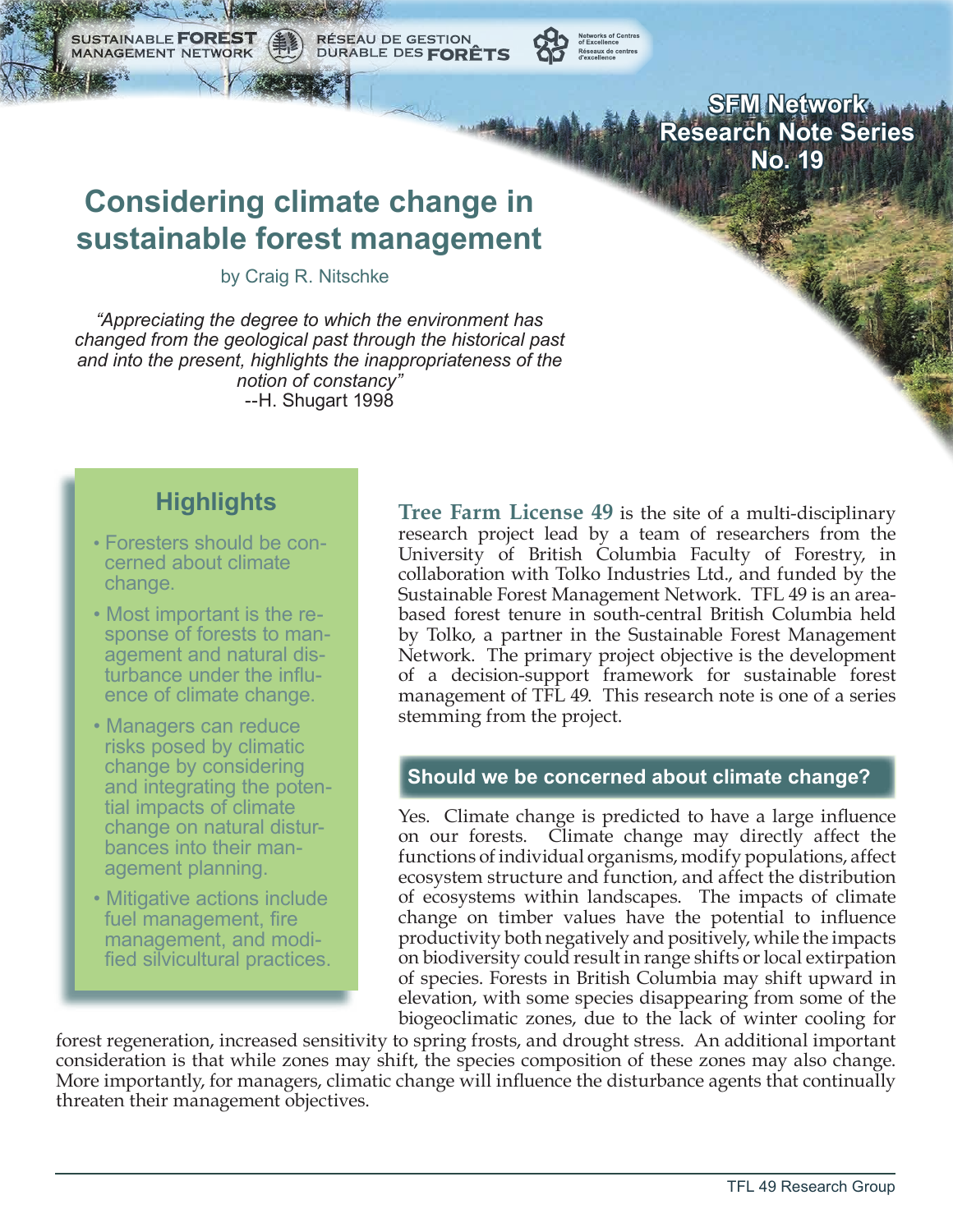# **What are some effects of climate change?**

Western Canada may see warming between 2 and 5 °C with possible decreases in summer precipitation. These factors may lead to increased summer continental drying that could result in an increased risk of drought. The most important aspect of climate change to foresters is the response of forests to management actions and natural disturbance under the influence of climate change. Under certain management and natural disturbance conditions, climate change may influence the risk of a landscape to change. For example, the predicted continental drying could increase the frequency of fires that



Fires such as this one in the Okanagan in British Columbia may become more frequent due to increased drought conditions brought on by climate change. Photograph courtesy of Michael Feller, UBC Dept. of Forest Sciences.

will facilitate the migration of vegetation by creating opportunities for fire-tolerant species and limiting regeneration of fireintolerant species. Another example we are already seeing in British Columbia and the Yukon are the bark beetle epidemics that are occurring well outside of the historic ranges of both the mountain pine and spruce bark beetles, respectively.

The amount of forest area burned annually may increase by 25-50%, since it has been predicted that fire severity ratings may increase by up to 46% and the fire season length may increase by 28-29 days in west-central Alberta as a result of climatic change. As well, future fires in western Canada may be much larger and hotter than historically observed. It has been suggested that low to mid-elevation forests may be the most susceptible to the impacts of climate

change if fire suppression is continued and current forests are not managed for fire disturbance. High elevation forests (> 1500m) may also be susceptible due to the affects of climatic change on fuel moisture conditions. Changes in fuel moisture conditions may lead to more severe fires initially, followed by a shorter fire interval which could have negative impacts for tree species that are susceptible to fire, in particular, spruce and subalpine fir. What this means is that fires in lower elevation forests are more "fuel-driven" then "moisture-driven", while in the higher elevation zones the opposite is predominantly the case. Managers need to consider fuel management to reduce the risk of severe fires. Decades of fire suppression have increased the fuel loads in stands, at all elevations, to the point where fires are now and will increasingly become "moisture-driven". Fire suppression and the decision not to engage in fuel reduction will certainly exacerbate the undesirable aspects of climate change.

# **An example of climate change impacts**

To illustrate the magnitude of the impact climatic change can have on a landscape let's look an example from a ponderosa pine ecosystem in the western USA (see Allen and Breshears 1998). Prolonged drought increased the susceptibility of ponderosa pine in the landscape to bark beetle attack. Continuous beetle attack reduced the ponderosa pine forest cover on this landscape from 38% to 17% over a five-year period. With the removal of the pine overstorey, and the persistently drier conditions, ponderosa pine could not regenerate. However, both piñon and juniper successfully regenerated. The ability of piñon and juniper to out-compete the ponderosa pine during the drier climate allowed these woodlands to increase by 21% and fill the niche formerly occupied by the ponderosa pine. By 1998, the landscape had still not returned to its original state, due, in part, to the suppression of fires during and after the drought. This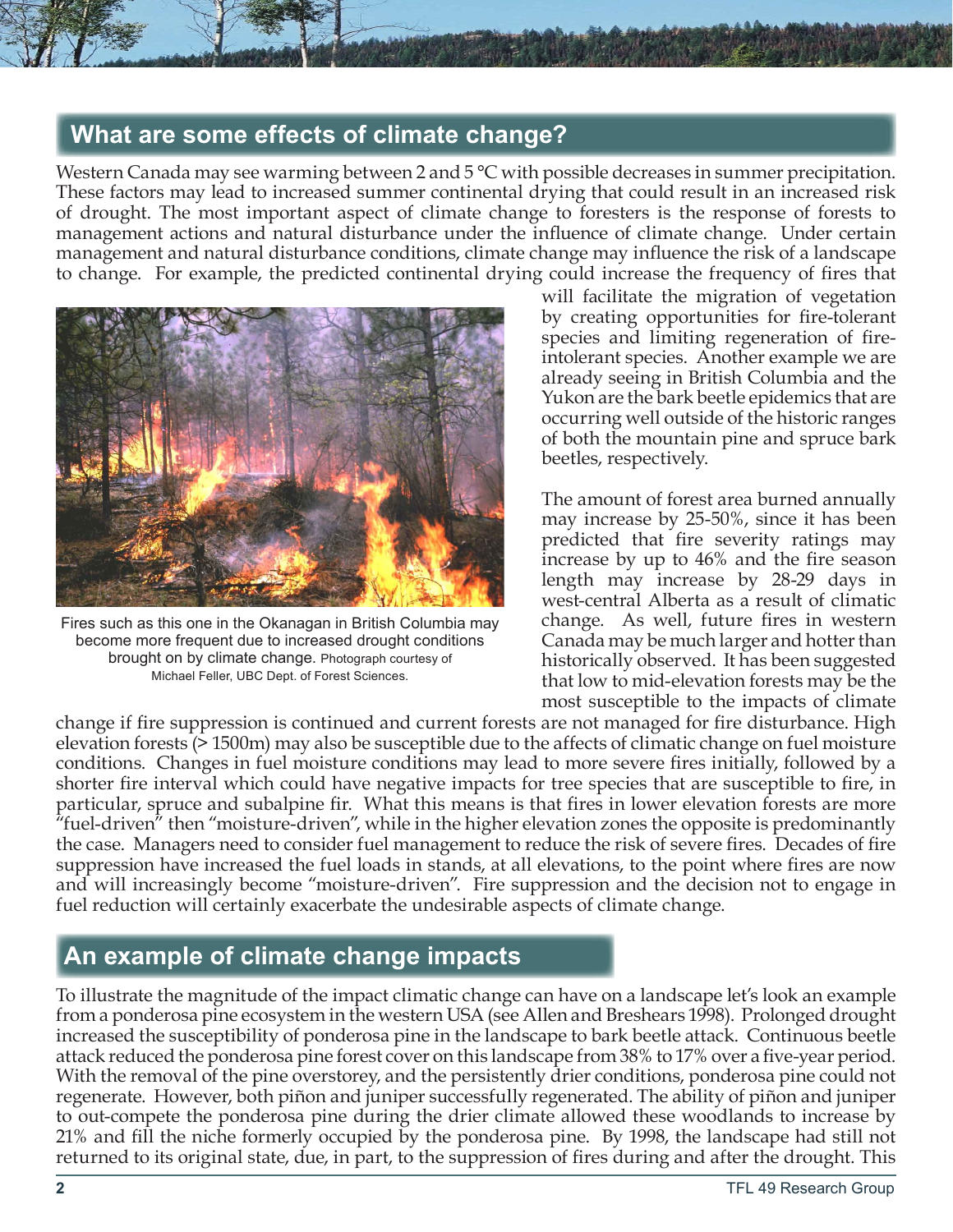provides an excellent example of how rapid climatic change can affect ecosystems through altering disturbance severity and how ecosystems can maintain themselves in the absence of disturbance. The important point that managers should draw from this example is the decision to use fire suppression as a management tool, which facilitated the change in and maintenance of the vegetative communities.

# **What can managers do?**

Ecosystems are inherently complex, as are the impacts of climatic change. However, managers can reduce many of the adverse risks posed by climatic change by considering and integrating the potential impacts of climate change on natural disturbances into their management planning. By including potential climate change impacts into management plans, managers can use adaptive management frameworks to adjust their landscape-level planning if and when they are faced by the consequences of rapid climatic change. So, what can managers do and how can they integrate climate change into their planning?

Incorporating climate change into management should be approached through using risk analysis. Analysing the potential impact of disturbances under climate projections is an important and necessary starting point (see maps below). Understanding the spatial distribution of risk on their landscapes can allow managers to focus their resources on potential problem areas. From this, informed mitigation and adaptation decisions can be made. As a manager you need to ask yourself, "what can I do today to reduce the risk of climatic change?" Managers need to understand that by undertaking mitigation they are adjusting management and providing flexibility to adapt to change when necessary. Using the resilience that is built in ecosystems is a cost effective mitigation strategy but for this to be successful you need to manage the risk posed by natural disturbance, particularly fire. Mitigation actions that should be implemented today are fuel management (reducing the amount of fuel reduces the threat of severe fires that can affect large areas); replace fire suppression with fire management (use fire as your fire suppression mechanism); and increase the use of silvicultural practices to reduce competitive stresses within stands. For example, the use of commercial thinning can reduce the affects of periodic



Forest fire severity across Canada for the period 1980 to 1989 (left) and 2090 to 2099 (right). Areas with high predicted fire severity are indicated in red, those with moderate severity in light orange and yellow, and those with low predicted severity in greens. As can be seen, by the end of this century, it is estimated that areas with extreme fire danger levels will expand and the fire season will further lengthen, due to climate change. Warming impacts may also include more frequent and severe fires, shorter growth periods between fires, proportionally younger stands, and a decrease in the carbon storage of northern Canadian forests. Managers can use these projections to undertake mitigation now. Maps courtesy of Natural Resources Canada.